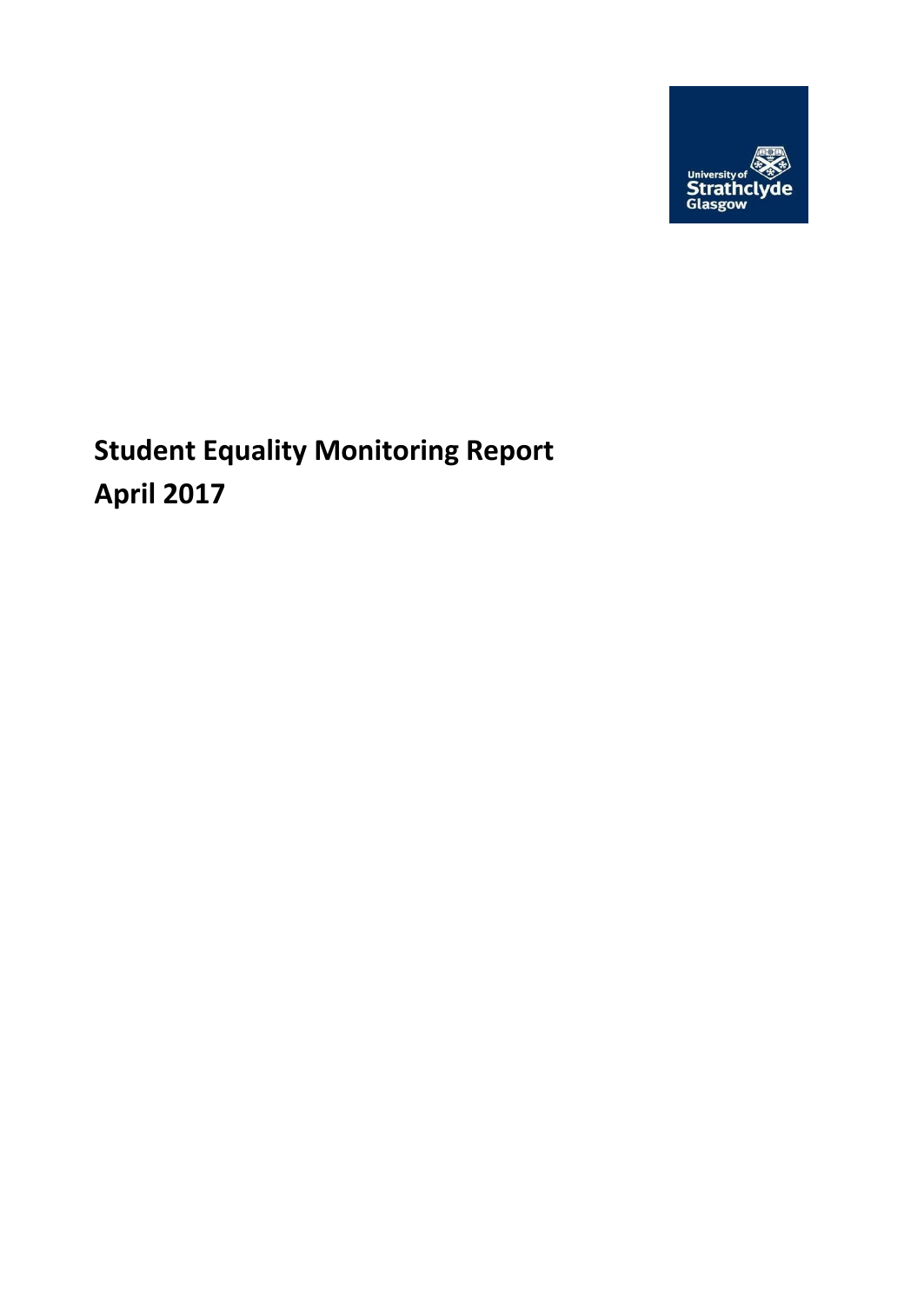# **Contents**

<span id="page-1-0"></span>

| 3.2 Students with disabilities and Black and Minority Ethnic students by Faculty |  |
|----------------------------------------------------------------------------------|--|
|                                                                                  |  |
|                                                                                  |  |
|                                                                                  |  |
|                                                                                  |  |
|                                                                                  |  |
|                                                                                  |  |
|                                                                                  |  |
|                                                                                  |  |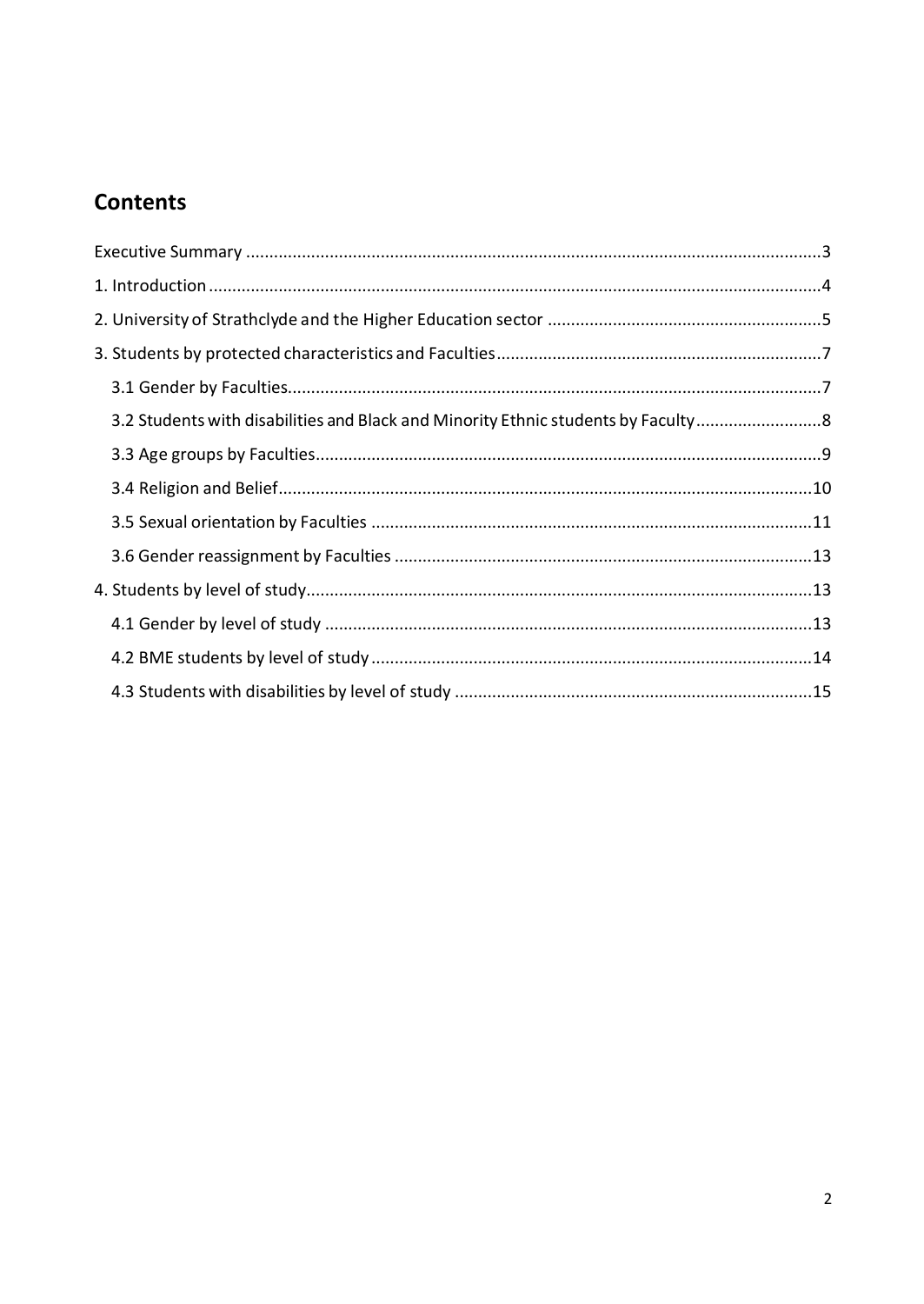### **Executive Summary**

The University of Strathclyde Student Equality Monitoring report provides an overview as at February 2017.

The purpose of this report is to demonstrate the diversity within the student community at the University and for Faculties and academic departments/schools to use the information to promote good practice in publicity and to take action where under-representation ofany protected characteristic group is identified.

All students are invited to provide on a voluntary basis information on their protected characteristics at the time of registration in September. This report provides analysis of trends based on the disclosed information.

The following headline trends are observed:

Strathclyde has a total of 20656 students of which 66% are studying at undergraduate level, 27% at postgraduate taught and 8% at postgraduate research level.

The diversity profile of students indicates that University has:

- 51% men, 49% women
- 69% white students and 8% Black and Minority Ethnic (BME) students
- 7% students with disabilities
- 58% of students are 21 and under
- 45% of the students indicated they had no religion. 34% of students stated they were of Christian faith and 6% as Muslims
- 5.6% of the students are Lesbian, Gay and Bisexual (LGB)
- 0.3% (56) of students are transgender

The Faculty of Humanities and Social Sciences (HaSS) has the highest proportion of women (71%). The Faculty of Engineering has the lowest proportion of female students (26%).

The Strathclyde Business School has proportionately the highest representation of Black and Minority Ethnic students(13%). HaSS has the lowest number of BME students (4%).

HaSS has the highest percentage of students with disabilities (8%) and Strathclyde Business School the lowest representation (4%).

The Faculty of Science has the highest proportion of students under 21 (74%). Engineering the highest proportion of 22-25 years old (17%). SBS has the highest proportion of students in the 26-35 age group (19%). HaSS has the highest representation of students who were 36 and over at the point of entry (17%).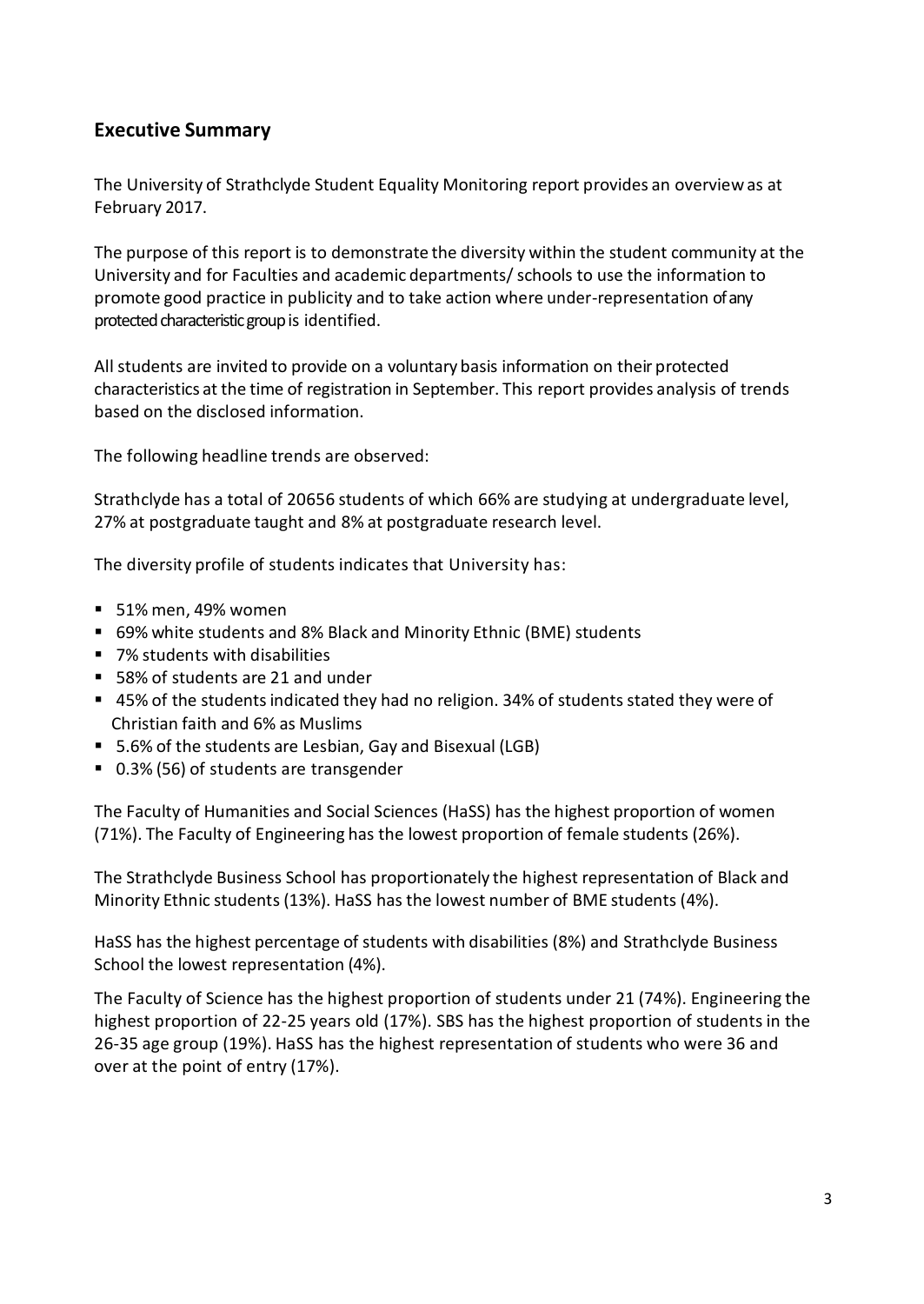# <span id="page-3-0"></span>**1. Introduction**

 $\overline{a}$ 

The University of Strathclyde Student Equality Monitoring annual report provides information by protected characteristics. This report is publicly available and meets the requirements of the Public Sector Equality Duty (PSED) as defined by the Equality Act 2010.

Students are invited to voluntarily provide information on their protected characteristics (as defined by the Equality Act 2010) including age, disability, gender reassignment, sex, race, religion or belief, sexual orientation, marriage and civil partnership and pregnancy and maternity.

The report provides an overview of students as at February 2017. Data covering gender, disability, ethnicity and age on entry was sourced from the corporate student record and gathered from students at their point of entry.

This report should be read in conjunction with the detailed Faculty reports available to all staff via SharePoint (restricted to the University of Strathclyde). The information from

this report and detailed reportsshould be used at Department/ School and Faculty levels to encourage debate and future planning by making use of areas of good practice and in addressing under-representation of students from particular protected characteristics in the context of national and UK wide sector trends and Scottish Government requirements<sup>1</sup>.

Sector-level comparatorinformation presented in this report is sourced from the Equality Challenge Unit reports on Higher Education statistics: [http://www.ecu.ac.uk/publications/equality-in-higher-education-statistical-report-](http://www.ecu.ac.uk/publications/equality-in-higher-education-statistical-report-2016/)[2016/](http://www.ecu.ac.uk/publications/equality-in-higher-education-statistical-report-2016/)

<sup>1</sup> SFC [Gender](http://www.sfc.ac.uk/web/FILES/Corporate_publications_SFCCP052016_GenderActionPlan/SFCCP052016_Gender_Action_Plan.pdf) Action Plan and Guidance for the [development](http://www.sfc.ac.uk/web/FILES/GUI_SFCGD222016_UniversityOAGuidance1718/SFC_GD_22_2016_University_OA_guidance_2017-18.pdf) of University Outcome Agreements: 2017-18 to 2019-20; Disabilities and Universities Jan 2017 report

[http://www.parliament.scot/S5\\_Equal\\_Opps/Reports/EHRiCS052017R01.pdf](http://www.parliament.scot/S5_Equal_Opps/Reports/EHRiCS052017R01.pdf) and Race Equality [Framework](http://www.gov.scot/Publications/2016/03/4084) for Scotland [2016-2030](http://www.gov.scot/Publications/2016/03/4084)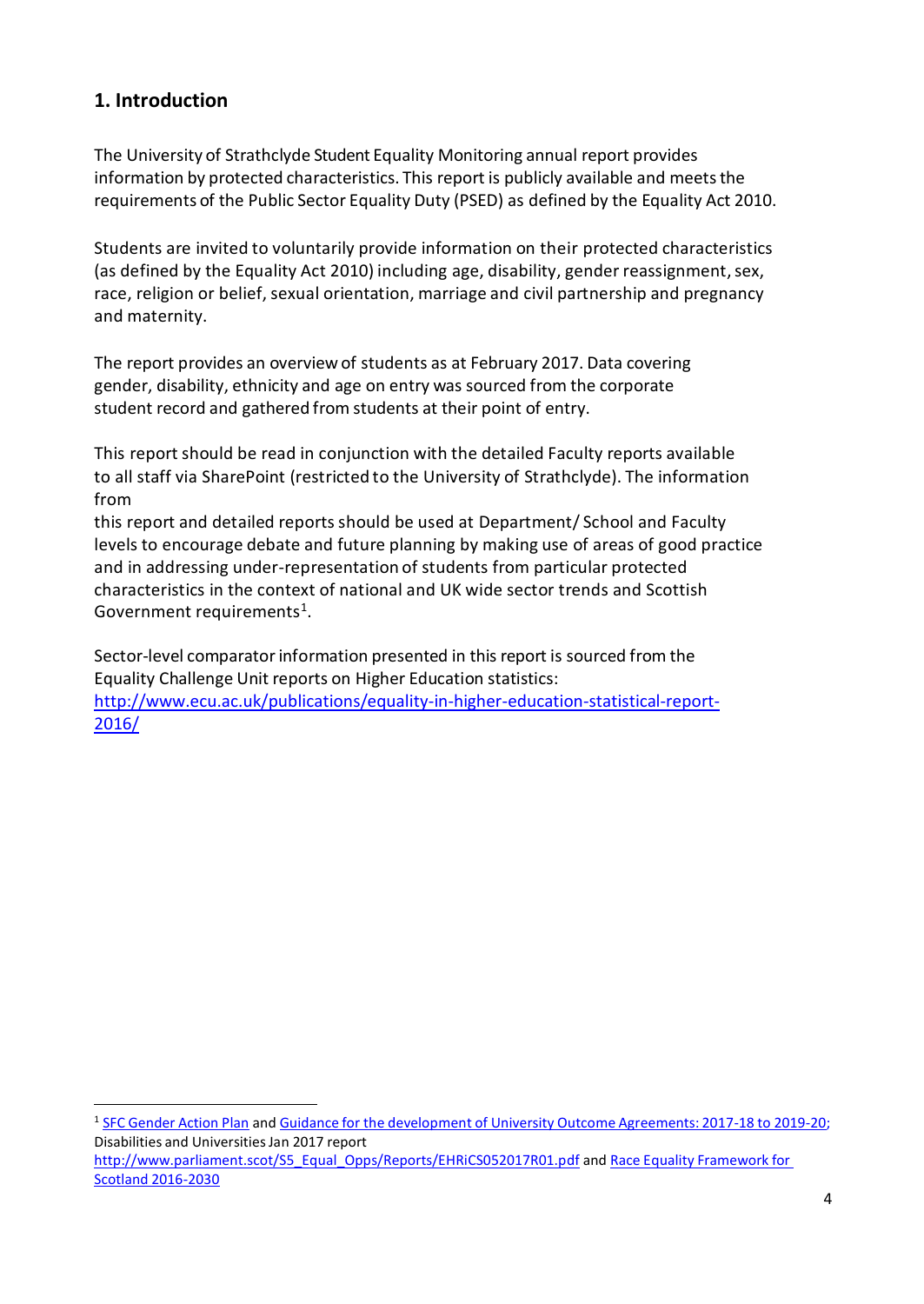# <span id="page-4-0"></span>**2. University of Strathclyde and the Higher Education sector**

The University's student profile is compared with that of the Higher Education sector in Table 1 and Diagram 1.

There are marginally more male students than female students at Strathclyde. This profile is different from other Scottish universities and the UK sector – where the proportion of female students is higher than Strathclyde. In contrast male studentsin the sector are significantly underrepresented compared with Strathclyde.

The profile for Black and Minority Ethnic (BME) students at Strathclyde is slightly better than that of Scottish sector, but significantly lower than the UK sector.

Students with disabilities at Strathclyde are proportionately lower than both the Scottish and the UK sectors.

|                   | Strathclyde  | <b>Scottish Universities</b> | All UK**       |  |
|-------------------|--------------|------------------------------|----------------|--|
| Female            | 10539 (49%)  | 133690 (57.5%)               | 1273335 (56%)  |  |
| <b>Male</b>       | 10830 (51%)  | 98775 (42.5%)                | 992,370 (44%)  |  |
| <b>Total</b>      | 20656 (100%) | 232570 (100%)                | 2266075 (100%) |  |
|                   |              |                              |                |  |
| BME*              | 1753 (8%)    | 13585 (7.7%)                 | 377225 (21%)   |  |
| <b>Disability</b> | 1478 (7%)    | 23330 (10%)                  | 239425 (11%)   |  |

Table 1: Strathclyde students profile compared with Scottish and UK Universities

**\*** BME data excludes non UK national students

**\*\*** Data rounded up to nearest percent

| Table 2: The University of Strathclyde student population compared with Scottish |
|----------------------------------------------------------------------------------|
| Universities and the UK sector                                                   |

|                 |                | <b>Northern</b> |                 |              |                 |                    |
|-----------------|----------------|-----------------|-----------------|--------------|-----------------|--------------------|
|                 | <b>England</b> | <b>Ireland</b>  | <b>Scotland</b> | <b>Wales</b> | <b>UK</b> total | <b>Strathclyde</b> |
| <b>Total</b>    | 1844095        | 56445           | 232570          | 132965       | 2266075         | 21369              |
| Female          | 1,036,875      | 31,775          | 133,690         | 70,995       | 1,273,335       | 10539              |
| <b>Male</b>     | 806,990        | 24,670          | 98,775          | 61,935       | 992,370         | 10830              |
| <b>White</b>    | 1,111,225      | 47,305          | 163,365         | 96,790       | 1,418,685       | 14765              |
| <b>BME</b>      | 352,825        | 1,615           | 13,585          | 9,200        | 377,225         | 1753               |
| <b>Disabled</b> | 196,690        | 4550            | 23,330          | 14855        | 239,425         | 1478               |
|                 |                |                 |                 |              |                 |                    |
|                 |                | <b>Northern</b> |                 |              |                 |                    |
|                 | <b>England</b> | <b>Ireland</b>  | <b>Scotland</b> | <b>Wales</b> | <b>UK total</b> | <b>Strathclyde</b> |
| <b>Female</b>   | 56.2%          | 56.3%           | 57.5%           | 53.4%        | 56.2%           | 49%                |
| <b>Male</b>     | 43.8%          | 43.7%           | 42.5%           | 46.6%        | 43.8%           | 51%                |
| <b>White</b>    | 75.9%          | 96.7%           | 92.3%           | 91.3%        | 79%             | 69%                |
| <b>BME</b>      | 24.1%          | 3.3%            | 7.7%            | 8.7%         | 21%             | 8%                 |
| <b>Disabled</b> | 10.7%          | 8.1%            | 10%             | 11.2%        | 10.6%           | 7%                 |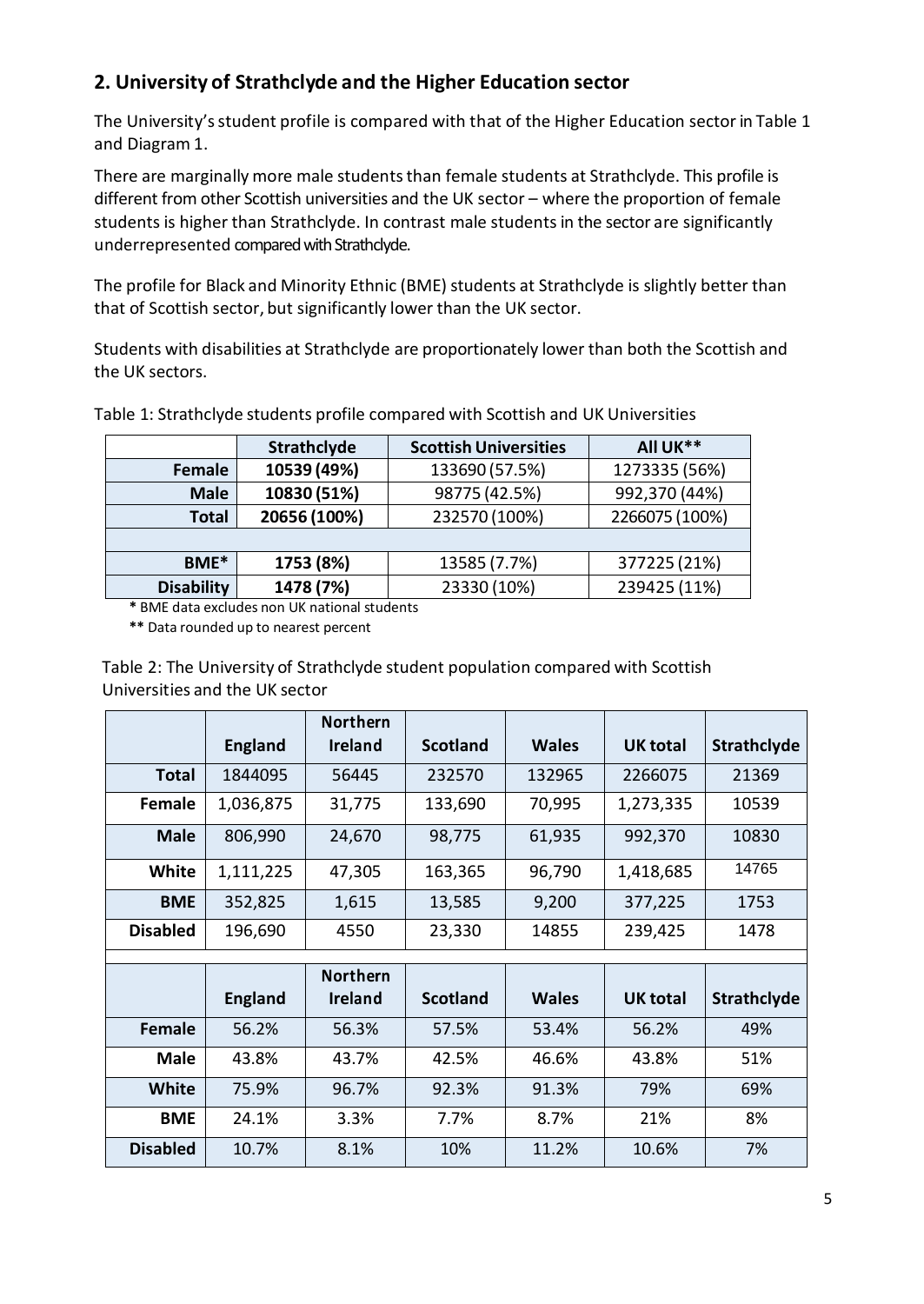

### Diagram 1: University of Strathclyde and comparison with the Higher Education Sector

The distribution by age groups reveals that Strathclyde has higher proportion of students in the 21 and under age group compared with the Scottish and UK sectors. Strathclyde students in the age group 22-25 are better represented than the sector average. However, the University has the lower proportion of students age 36 and over compared with the sector (Table 3, Diagrams 2).

The information on the age protected characteristic at Strathclyde excludes data on students enrolled with the Centre for Life Long learning, where a high percentage are over 36.

Table 3: The University of Strathclyde student population by age groups compared with the higher education sector

|              | <b>England</b> | <b>Northern</b><br><b>Ireland</b> | <b>Scotland</b> | <b>Wales</b> | <b>UK total</b> | Strathclyde |
|--------------|----------------|-----------------------------------|-----------------|--------------|-----------------|-------------|
| Total        | 1,843,820      | 56,445                            | 232,540         | 132,945      | 2,265,750       | 21369       |
| 21 and under | 1,042,900      | 30,710                            | 127,905         | 69,305       | 1,270,820       | 12297       |
| $22 - 25$    | 288,245        | 7,690                             | 36,785          | 20,895       | 353,615         | 3607        |
| $26 - 35$    | 280,440        | 8,980                             | 36,965          | 21,740       | 348,125         | 3447        |
| 36 and over  | 232,240        | 9,065                             | 30,880          | 21,010       | 293,190         | 2017        |
|              |                |                                   |                 |              |                 |             |
|              | <b>England</b> | <b>Northern</b><br><b>Ireland</b> | <b>Scotland</b> | <b>Wales</b> | UK total        | Strathclyde |
| 21 and under | 56.6%          | 54.4%                             | 55%             | 52.1%        | 56.1%           | 58%         |
| $22 - 25$    | 15.6%          | 13.6%                             | 15.8%           | 15.7%        | 15.6%           | 17%         |
| $26 - 35$    | 15.2%          | 15.9%                             | 15.9%           | 16.4%        | 15.4%           | 16%         |
| 36 and over  | 12.6%          | 16.1%                             | 13.3%           | 15.8%        | 12.9%           | 9%          |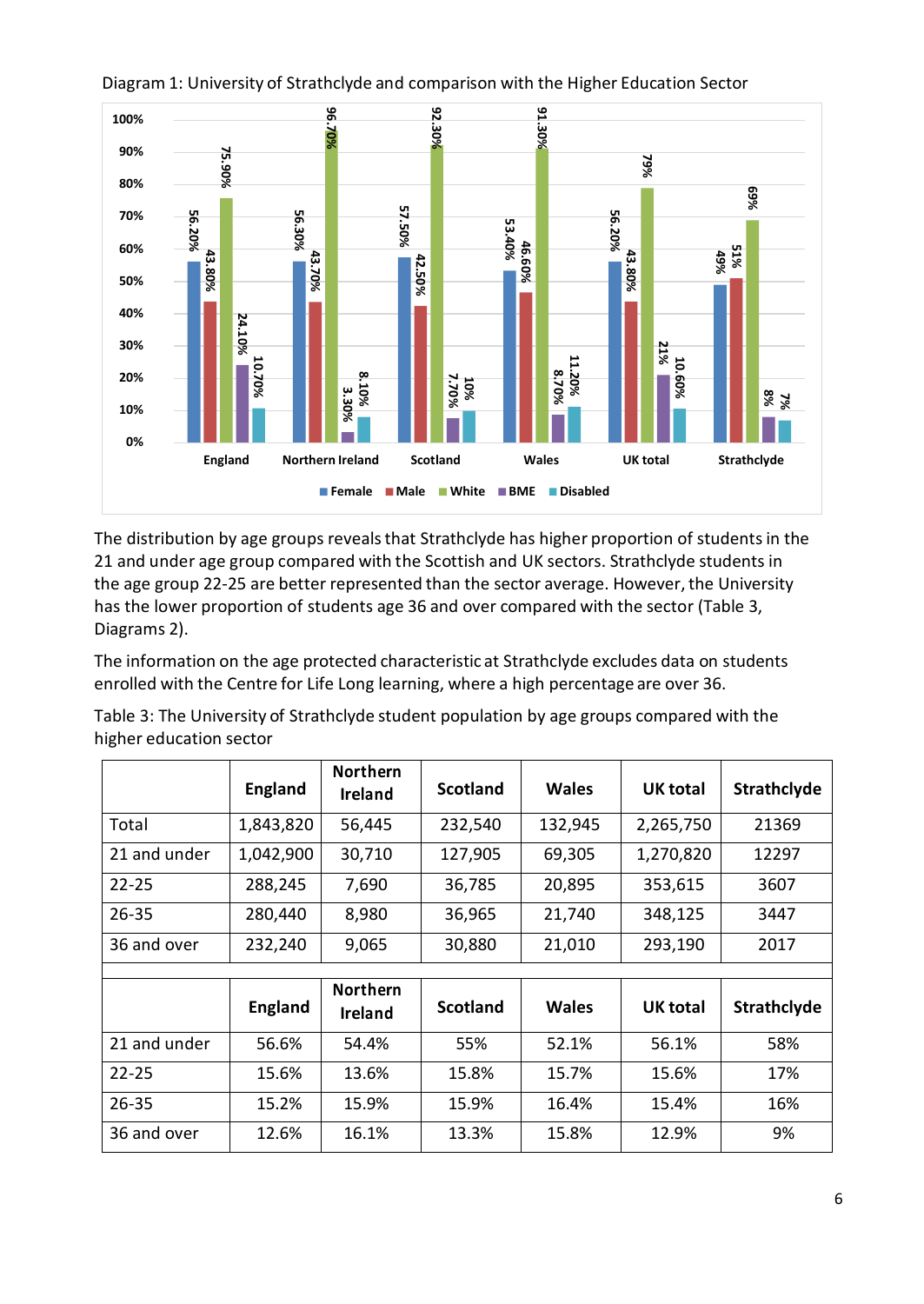Diagram 2: The University of Strathclyde student population by age groups compared with the higher education sector



# <span id="page-6-0"></span>**3. Students by protected characteristics and Faculties**

The distribution of students by Faculties (Table 4 and Diagrams 3) shows that Humanities and Social Sciences is the largest Faculty, therefore the pattern of student characteristicsin this Faculty has the greatest influence on the representation and outcomes of students across the University – particularly for gender and age on entry.

Twenty-four students are enrolled outside of the four Faculties in the Office of the Chief Operating Officer (COO) and not included in further analysis. Students from this 'Directorate' are engaged in non-graduating language classes before entry into their course at Strathclyde.

# <span id="page-6-1"></span>**3.1 Gender by Faculties**

The gender profile varies significantly between the Faculties. In HaSS there are significantly more women (71%) than men. In contrast, female students are significantly underrepresented (25%) in the Faculty of Engineering.

The Faculty of Science and SBS have student gender profile which is almost similar to that of the overall University population.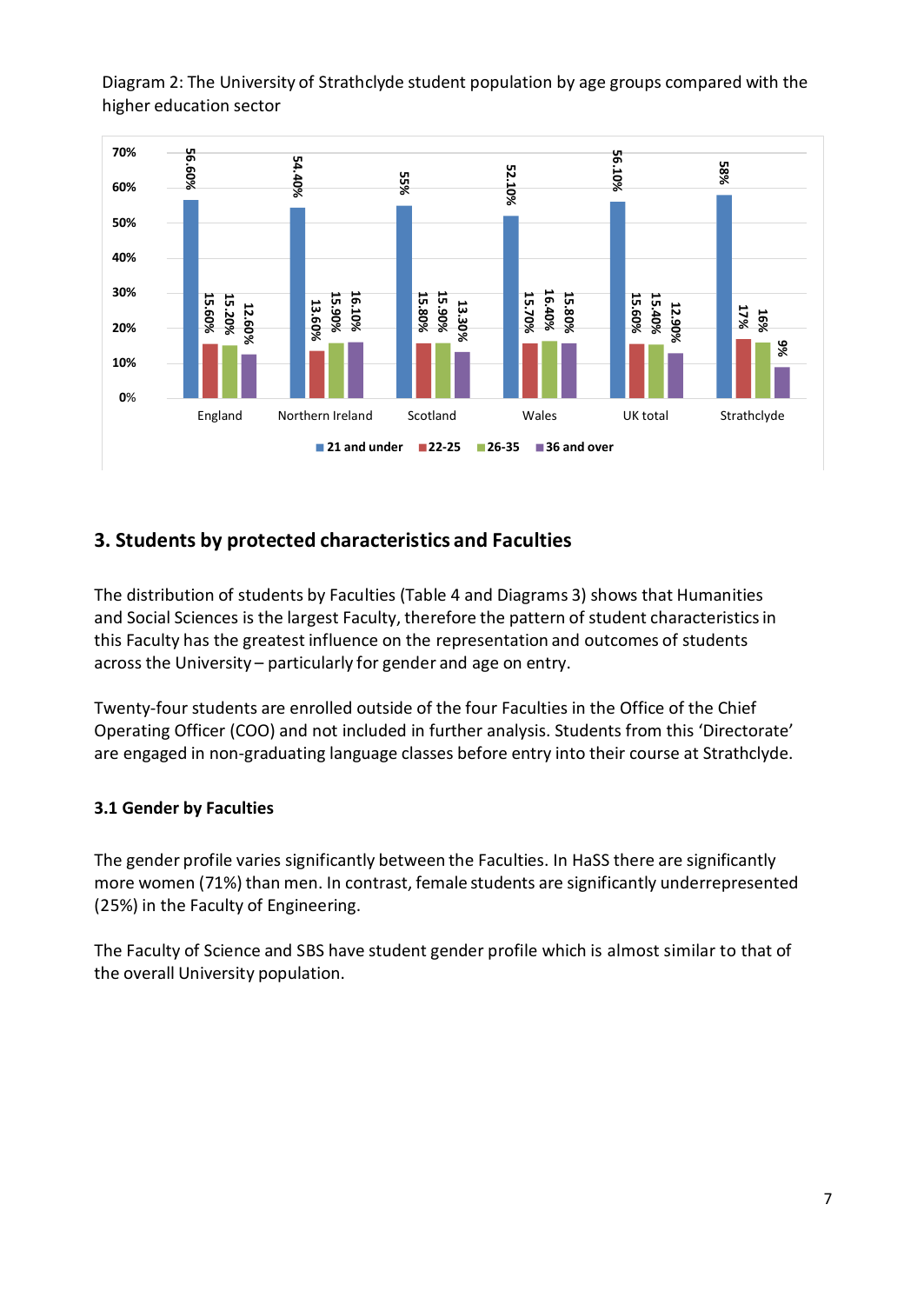|              | <b>University Total</b>              | <b>Engineering</b>                                | <b>HaSS</b> | <b>Science</b> | SBS* | Office of<br>$COO**$ |
|--------------|--------------------------------------|---------------------------------------------------|-------------|----------------|------|----------------------|
| Female       | 10539                                | 1477                                              | 5075        | 1933           | 2045 | 9                    |
| <b>Male</b>  | 10830                                | 4262                                              | 2100        | 2216           | 2237 | 15                   |
| <b>Total</b> | 21369                                | 5739                                              | 7175        | 4149           | 4282 | 24                   |
|              |                                      |                                                   |             |                |      |                      |
| Female %     | 49%                                  | 26%                                               | 71%         | 47%            | 48%  | 38%                  |
| Male %       | 51%<br>* Strathclude Business School | 74%<br>$**$ Office of the Chief Operating Officer | 29%         | 53%            | 52%  | 63%                  |

Diagram 3: Students by Gender and Faculties

\* Strathclyde Business School \*\* Office of the Chief Operating Officer





# <span id="page-7-0"></span>**3.2 Studentswith disabilities and Black and Minority Ethnic students by Faculty**

The faculties of Science and HaSS have highest proportion of students with disabilities, which is marginally higher than the University profile. Conversely, SBS has the lowest representation, which is 2% below the University population (Table 5 and Diagram 4).

The Strathclyde Business School proportionately has the highest representation of Black and Minority Ethnic (BME) students – 5% higher than the University BME population. Science also has a higher proportion of BME students compared with the University. However, HaSS has the lowest percentage of BME students – 4% lower than the university profile.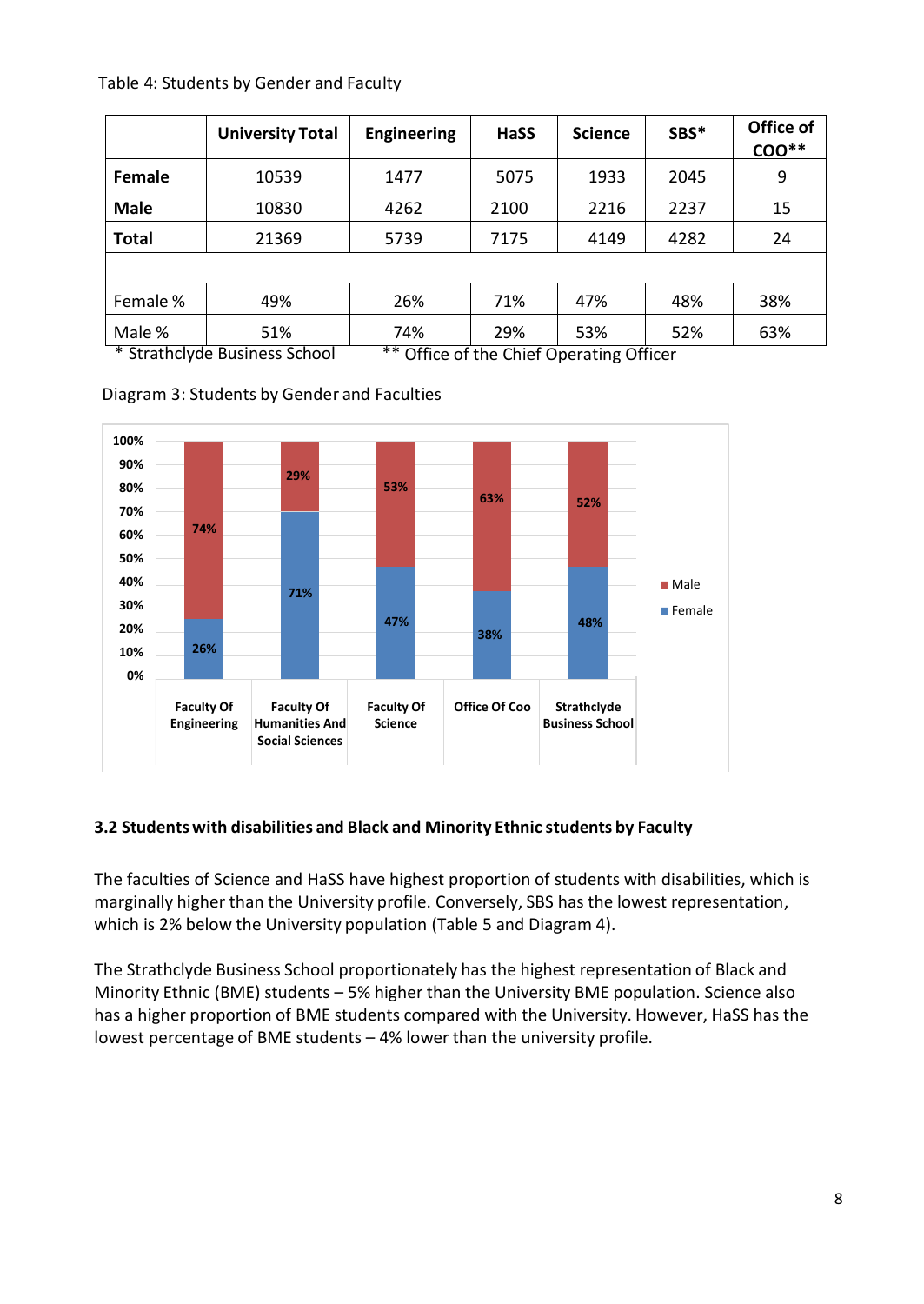|              | <b>University Total</b> | Engineering | HaSS | <b>Science</b> | <b>SBS</b> |
|--------------|-------------------------|-------------|------|----------------|------------|
| Disability   | 1478                    | 395         | 574  | 316            | 193        |
| Disability % | 7%                      | 7%          | 8%   | 8%             | 5%         |
|              |                         |             |      |                |            |
| <b>BME</b>   | 1753                    | 481         | 312  | 417            | 543        |
| BME %        | 8%                      | 8%          | 4%   | 10%            | 13%        |

Table 5: Student Disability and Ethnicity by Faculty

Diagram 4: Students by Disability, Ethnicity and Faculties



### <span id="page-8-0"></span>**3.3 Age groups by Faculties**

The Faculty of Science has the highest proportion of students under 21 – which is 16% higher than the University. Whereas HaSS has the lowest proportion of students under 21 – which is 12% lower than the University profile (Table 6 and Diagram 5).

Engineering has marginally higher percentage of students between 22-25 years old than the University.Science has lower percentage of students between 22-25 years old than the University.

SBS has the highest proportion of students in the 26-35 age group – 6% higher than the University. Science has the lowest percentage of students in this age group.

HaSS has the highest representation of students who are age 36 and over at the point of entry -8% higher than the University. Both Engineering and Science have lower representation than the University.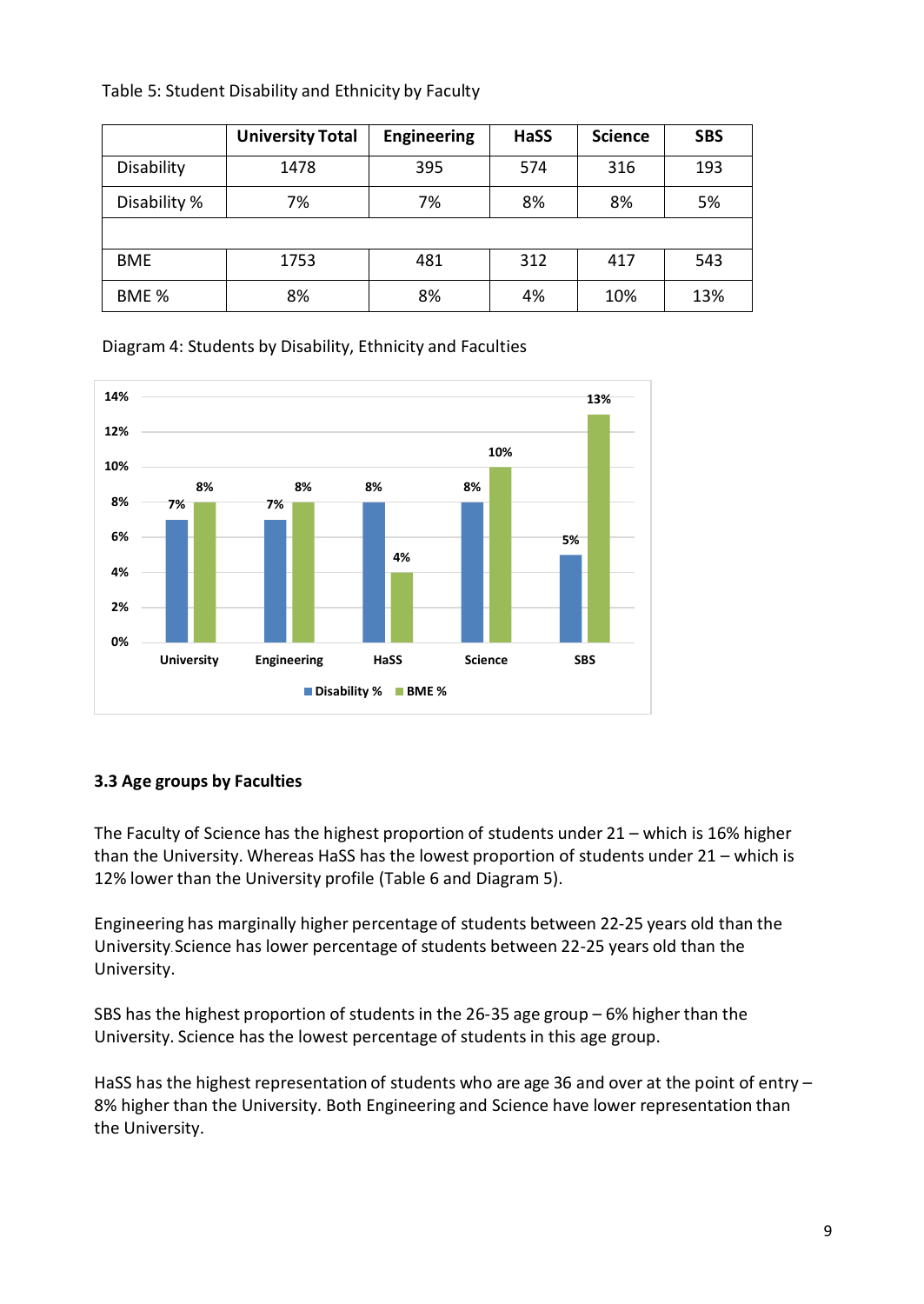|             | <b>University</b> | <b>Engineering</b> | HaSS        | <b>Science</b> | <b>SBS</b> |
|-------------|-------------------|--------------------|-------------|----------------|------------|
| 21 or under | 12297             | 3793               | 3297        | 3050           | 2151       |
| $22 - 25$   | 3607              | 1069               | 1229        | 561            | 735        |
| $26 - 35$   | 3447              | 685                | 1419        | 416            | 922        |
| 36 and over | 2017              | 191                | 1230        | 122            | 474        |
| Total       | 21369             | 5739               | 7175        | 4149           | 4282       |
|             |                   |                    |             |                |            |
|             | <b>University</b> | <b>Engineering</b> | <b>HaSS</b> | <b>Science</b> | <b>SBS</b> |
| 21 or under | 58%               | 66%                | 46%         | 74%            | 50%        |
| $22 - 25$   | 17%               | 19%                | 17%         | 14%            | 17%        |
| $26 - 35$   | 16%               | 12%                | 20%         | 10%            | 22%        |
| 36 and over | 9%                | 3%                 | 17%         | 3%             | 11%        |
| Total       | 100%              | 100%               | 100%        | 100%           | 100%       |

Table 6: Student Age by Faculty

Diagram 5: Students by Faculties and Age on Entry



#### <span id="page-9-0"></span>**3.4 Religion and Belief**

Information on students' religion and belief is provided in Table 7 and Diagram 6.

Almost half of the students population (45%) indicated they had no religion. 34% of the students disclosed they were of Christian faith. 6% of the students are Muslims and 5% indicated other religious and belief groups. However, a small proportion (3%) did not disclose their faith background and 6% of the students opted for prefer not to say option.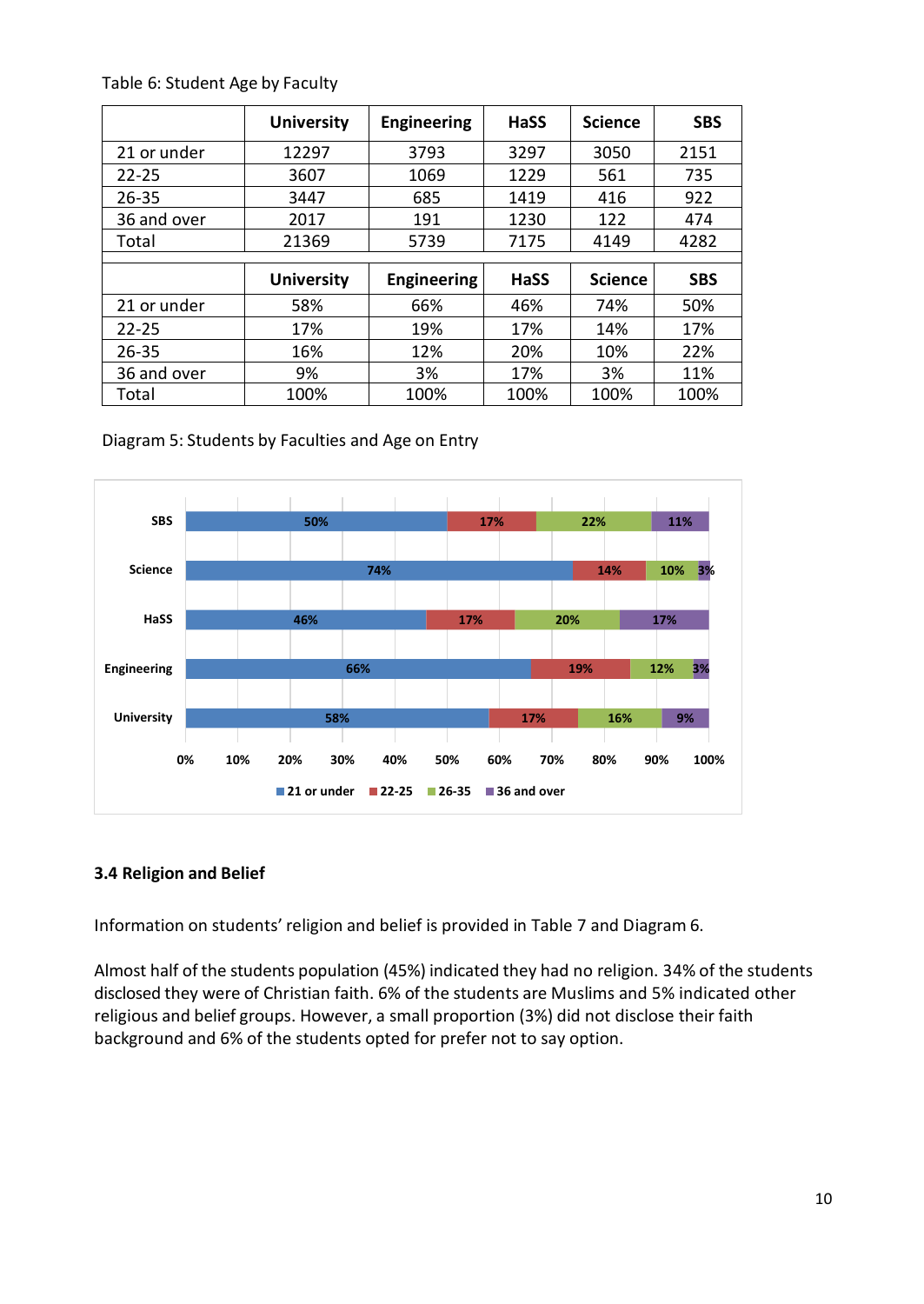Table 7: Students' by Religion and Belief

|                                | <b>University</b> | %   |
|--------------------------------|-------------------|-----|
| Any other religion or belief   | 253               | 1%  |
| <b>Buddhist</b>                | 367               | 2%  |
| Christian - Church of Scotland | 1985              | 9%  |
| Christian - Other denomination | 1790              | 8%  |
| Christian - Roman Catholic     | 3579              | 17% |
| Hindu                          | 263               | 1%  |
| Jewish                         | 27                | 0%  |
| Muslim                         | 1358              | 6%  |
| No religion                    | 9538              | 45% |
| Prefer not to say              | 1300              | 6%  |
| Sikh                           | 63                | 0%  |
| Spiritual                      | 145               | 1%  |
| Not Known                      | 701               | 3%  |

Diagram 6: Students' by Religion and Belief



#### <span id="page-10-0"></span>**3.5 Sexual orientation by Faculties**

Students are asked the question at registration: *'How would you describe your sexual orientation?'* (Table 8 and Diagram 7).

The LGB (Lesbian, Gay and Bisexual) students on campus form 4% of the student community. A significant proportion of the students indicated that they are straight or heterosexual (58%).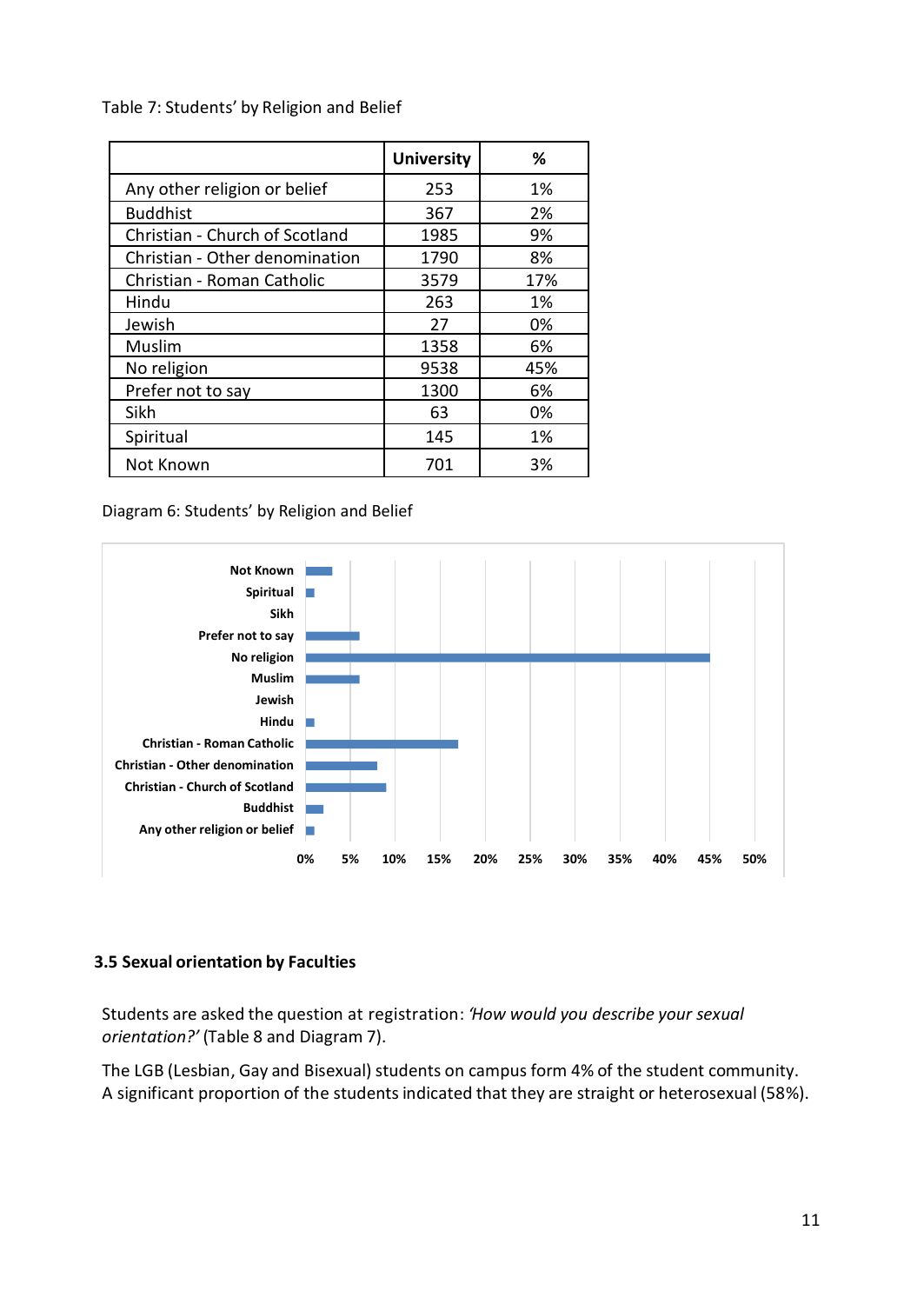|                   | <b>University</b> | <b>Engineering</b> | <b>HaSS</b> | <b>Science</b> | <b>SBS</b> |
|-------------------|-------------------|--------------------|-------------|----------------|------------|
| Bisexual          | 298               | 85                 | 92          | 68             | 53         |
| Gay man           | 241               | 33                 | 103         | 68             | 37         |
| Gay woman/lesbian | 57                | 7                  | 30          | 12             | 8          |
| Heterosexual      | 12443             | 3690               | 3884        | 2594           | 2275       |
| Other             | 258               | 68                 | 40          | 49             | 101        |
| Prefer not to say | 881               | 255                | 215         | 195            | 216        |
| Unknown           | 7191              | 1601               | 2811        | 1163           | 1592       |

Table 8: Students' sexual orientation by Faculty

|                   | <b>University</b> | <b>Engineering</b> | <b>HaSS</b> | <b>Science</b> | <b>SBS</b> |
|-------------------|-------------------|--------------------|-------------|----------------|------------|
| Bisexual          | 1.4%              | 1.5%               | 1.3%        | 1.6%           | 1.2%       |
| Gay man           | 1.1%              | 0.6%               | 1.4%        | 1.6%           | 0.9%       |
| Gay woman/lesbian | 0.3%              | 0.1%               | 0.4%        | 0.3%           | 0.2%       |
| Heterosexual      | 58.2%             | 64.3%              | 54.1%       | 62.5%          | 53.1%      |
| Other             | 1.2%              | 1.2%               | 0.6%        | 1.2%           | 2.4%       |
| Prefer not to say | 4.1%              | 4.4%               | 3.0%        | 4.7%           | 5.0%       |
| Unknown           | 33.7%             | 27.9%              | 39.2%       | 28.0%          | 37.2%      |

### Diagram 7 Students' sexual orientation by Faculty

<span id="page-11-0"></span>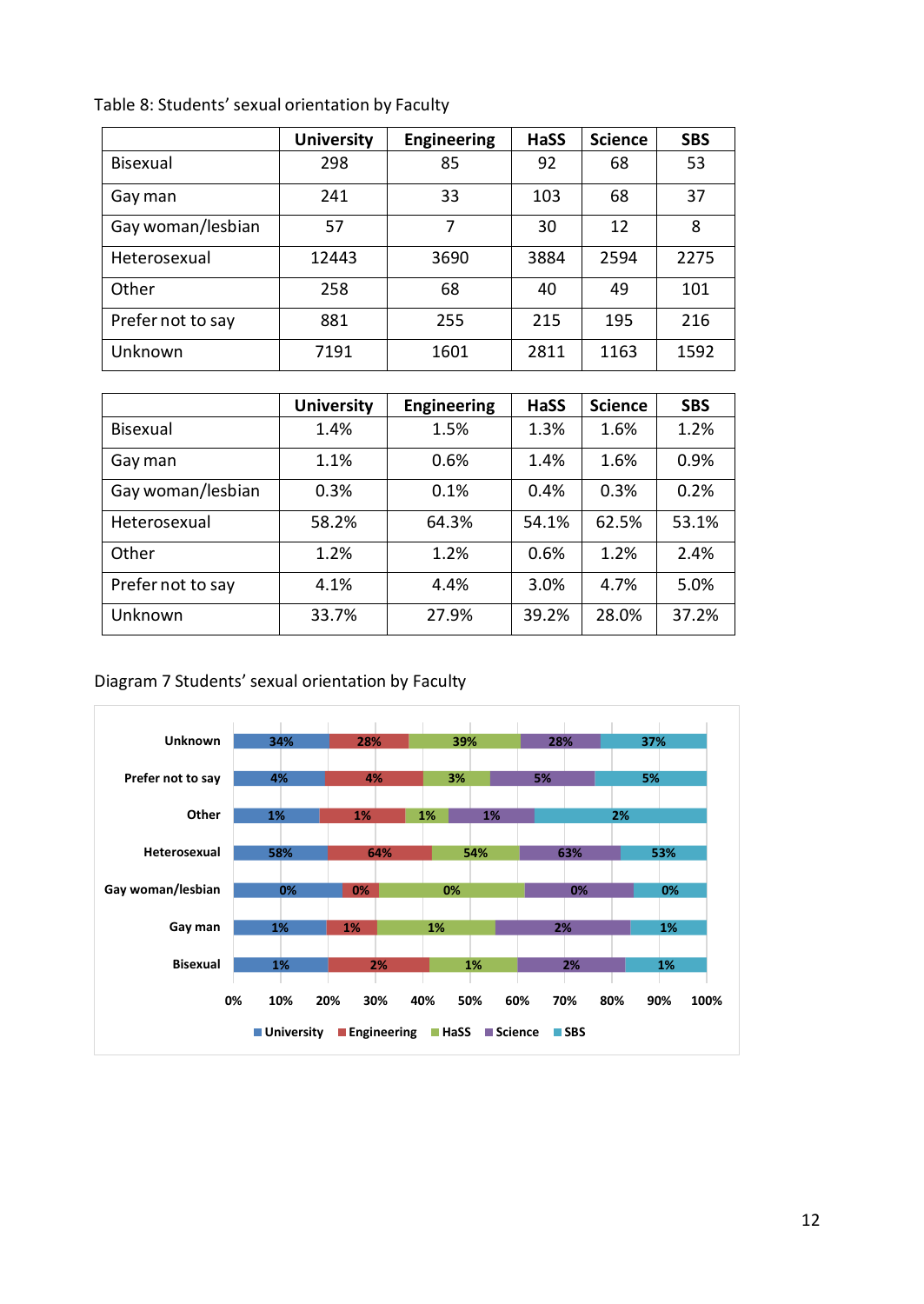### **3.6 Gender reassignment by Faculties**

Students are invited to answer the question '*Is your gender identity the same as the gender you were originally assigned at birth?'* 0.3% or 56 of respondents indicated their protected characteristic as transgender<sup>2</sup>. Analysis by Faculty indicates that "trans" students are equally represented across three Faculties (Table 9).

|                                                     | <b>Trans students</b> | %    | Prefer not to say | %    |
|-----------------------------------------------------|-----------------------|------|-------------------|------|
| <b>Faculty of Engineering</b>                       | 16                    | 29%  | 46                | 30%  |
| Faculty of Humanities and<br><b>Social Sciences</b> | 16                    | 29%  | 36                | 24%  |
| <b>Faculty of Science</b>                           | 10                    | 17%  | 23                | 16%  |
| <b>Strathclyde Business School</b>                  | 14                    | 25%  | 46                | 30%  |
| Total                                               | 56                    | 100% | 151               | 100% |
| % of University population                          | 0.3%                  |      | 0.7%              |      |

Table 9:Gender reassignment by Faculty

# <span id="page-12-0"></span>**4. Students by level of study**

#### <span id="page-12-1"></span>**4.1 Gender by level of study**

 $\overline{a}$ 

Strathclyde has a total of 21369 students of which 65% are enrolled at the undergraduate level, 27% at postgraduate taught and 8% at postgraduate research level.

The proportion of men studying at the undergraduate level is marginally more than women (Table 10 and Diagram 8).

More women are studying at the postgraduate taught level. At the postgraduate research level there are significantly more men enrolled than women.

Table 10: Students by gender and level of study

|                       | Female    |      |  |       | <b>Male</b> | Total |      |      |
|-----------------------|-----------|------|--|-------|-------------|-------|------|------|
|                       | <b>No</b> | ℅    |  | No    | %           | Νo    | %    |      |
| Undergraduate         | 6814      | 49%  |  | 7013  | 51%         | 13827 | 100% | 65%  |
| Postgraduate Taught   | 3077      | 53%  |  | 2739  | 47%         | 5816  | 100% | 27%  |
| Postgraduate Research | 648       | 38%  |  | 1078  | 62%         | 1726  | 100% | 8%   |
| Total                 | 10539     | 100% |  | 10830 | 100%        | 21369 | 100% | 100% |

<sup>13</sup>  $2$  Transgender is an umbrella term for people whose gender identity and/ or gender expression differs from their birth sex. Transgender people may or may not alter their bodies hormonally and/or surgically. The term transgender should only be used as an adjective, for example, 'transgender people'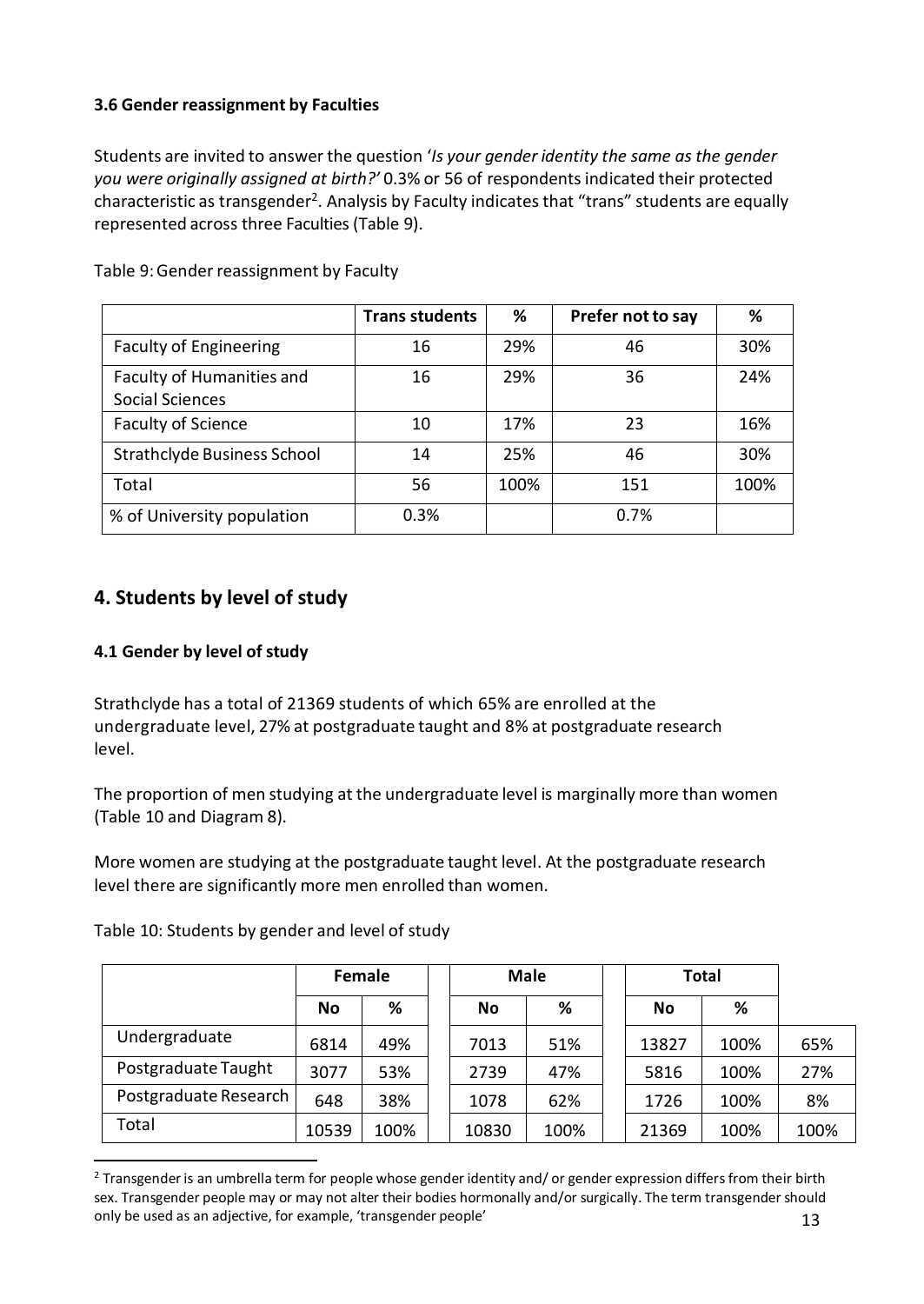Diagram 8: Students by gender and level of study



### <span id="page-13-0"></span>**4.2 BME students by level of study**

The representation of (students who have disclosed) Black Minority Ethnic students by level of study indicates that proportion at the undergraduate level is lower than that of all University students (Table 11 and Diagram 9).

A higher proportion of BME students are studying at the Postgraduate Taught level than all students. At Postgraduate Research level the proportion of BME studentsis more or less similar to all students.

Significant proportion of students have not disclosed their ethnic background.

|                     | <b>BME</b> |      |  | White      |     |  | <b>Unknown</b> |      | <b>Total</b> |      |
|---------------------|------------|------|--|------------|-----|--|----------------|------|--------------|------|
|                     | No         | %    |  | <b>No</b>  | %   |  | <b>No</b>      | %    | No           | %    |
| Undergraduate       | 938        | 54%  |  | 10538      | 71% |  | 2351           | 48%  | 13827        | 65%  |
| Postgraduate Taught | 651        | 37%  |  | 3479       | 24% |  | 1686           | 35%  | 5816         | 27%  |
| Postgraduate        | 164        | 9%   |  | 748        | 5%  |  | 814            | 17%  | 1726         | 8%   |
| Total               | 1753       | 100% |  | 14765 100% |     |  | 4851           | 100% | 21369        | 100% |

Table 11: BME and White students by level of study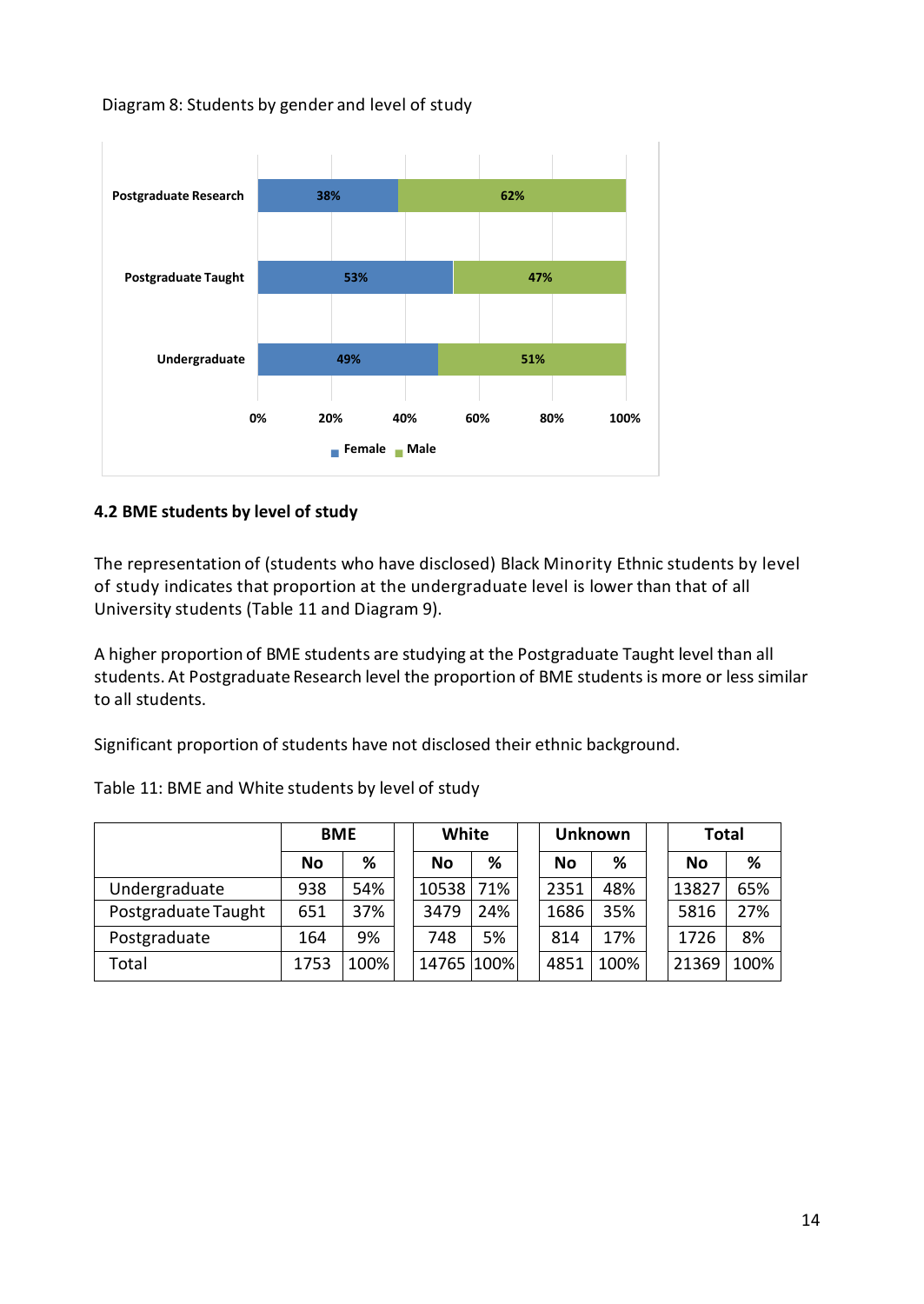### Diagram 9: BME students by level of study



Higher percentage of BME students are enrolled at postgraduate levels than at undergraduate level (Table 12).

| Table 12: BME students by level of study |  |  |
|------------------------------------------|--|--|
|------------------------------------------|--|--|

|                       | <b>BME</b> | % of University Total | <b>University Total</b> |
|-----------------------|------------|-----------------------|-------------------------|
| Undergraduate         | 938        | 7%                    | 13827                   |
| Postgraduate Taught   | 651        | 11%                   | 5816                    |
| Postgraduate Research | 164        | 10%                   | 1726                    |
| Total                 | 1753       | 8%                    | 21369                   |

#### <span id="page-14-0"></span>**4.3 Students with disabilities by level of study**

The proportion of students with disabilities at undergraduate level is similar to that of all students at the University (Table 13 and Diagram 10).

Slightly smaller proportion of students with disabilities are studying at postgraduate taught level.

There are proportionately more students with disabilities enrolled at the Postgraduate Research level than students at this level at the University.

Table 13: Students with disabilities and non-disabled students by level of study

|                       | <b>Disabled</b> |      |  | No known  |      | <b>Total</b> |           |      |  |
|-----------------------|-----------------|------|--|-----------|------|--------------|-----------|------|--|
|                       | No              | %    |  | <b>No</b> | %    |              | <b>No</b> | %    |  |
| Undergraduate         | 939             | 64%  |  | 12888     | 65%  |              | 13827     | 65%  |  |
| Postgraduate Taught   | 347             | 23%  |  | 5469      | 27%  |              | 5816      | 27%  |  |
| Postgraduate Research | 192             | 13%  |  | 1534      | 8%   |              | 1726      | 8%   |  |
| Total                 | 1478            | 100% |  | 19891     | 100% |              | 21369     | 100% |  |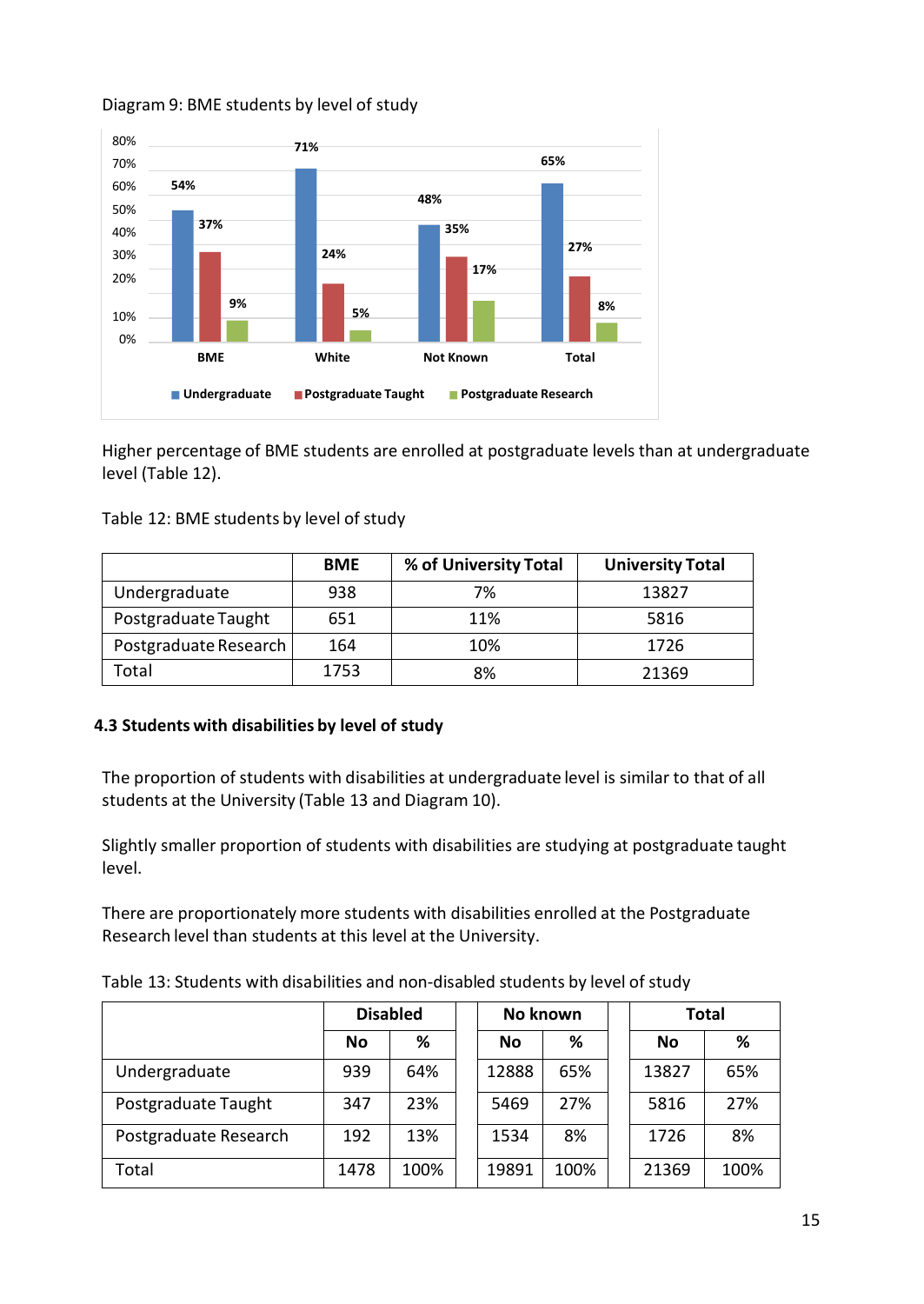

### Diagram 10: Students with disabilities and non-disabled students by level of study

A higher proportion of students with disabilities are studying at the postgraduate research level.

| <b>Disabled students</b> | No   | % of University students | <b>University total</b> |
|--------------------------|------|--------------------------|-------------------------|
| Undergraduate            | 939  | 7%                       | 13827                   |
| Postgraduate Taught      | 347  | 6%                       | 5816                    |
| Postgraduate Research    | 192  | 11%                      | 1726                    |
| Total                    | 1478 | 7%                       | 21369                   |

Table 14: Students with disabilities by mode of study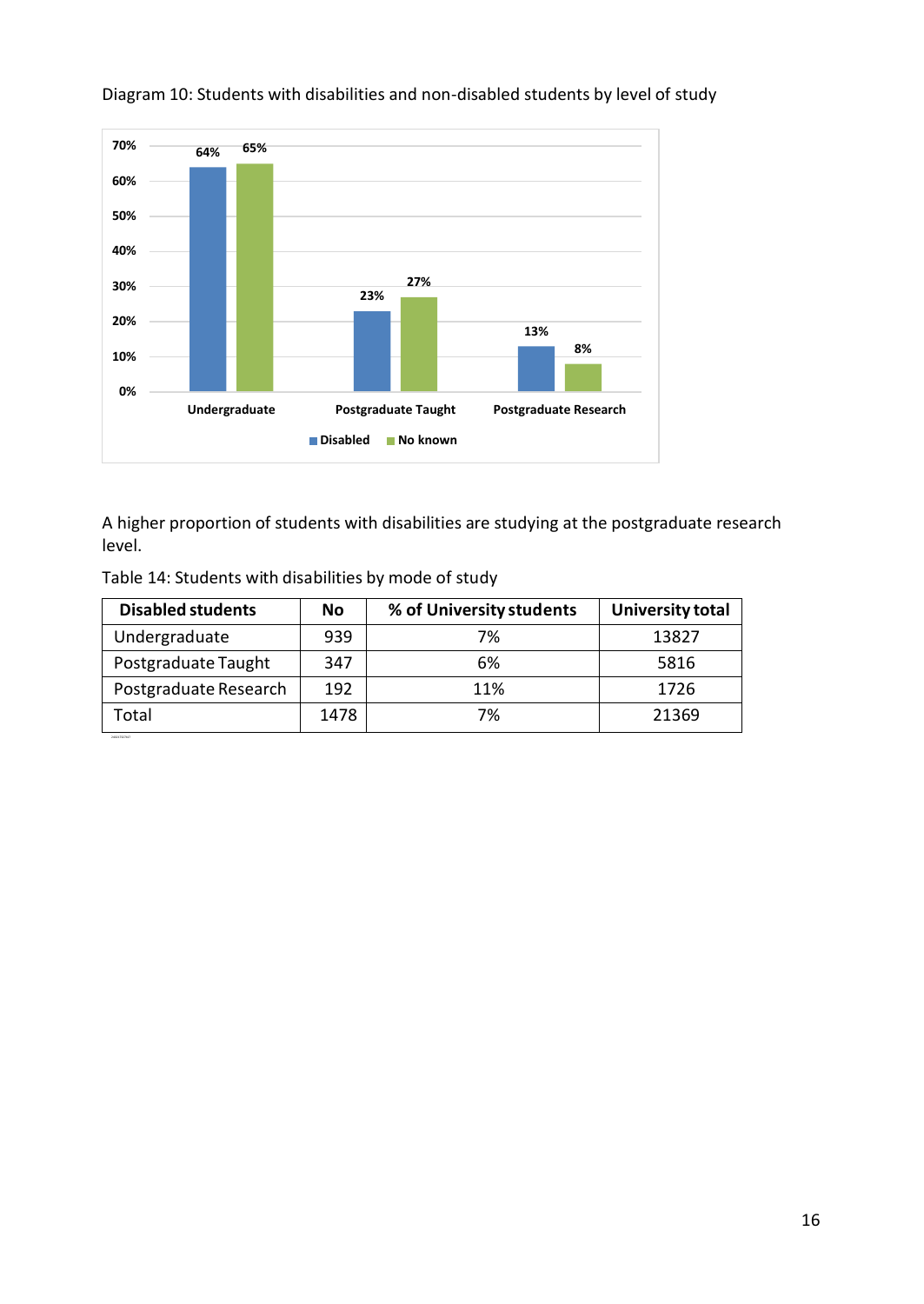Information by type of disabilities and trends for the period between 2013-2017 are provided in Table 15 and Diagram 11.

| <b>Disability</b>                                                          | 2013/14 | %   | 2014/15 | %   | 2015/16 | %   | 2016/17 | %   |
|----------------------------------------------------------------------------|---------|-----|---------|-----|---------|-----|---------|-----|
| A disability, impairment or medical condition that is not listed above     | 171     | 16% | 140     | 12% | 194     | 12% | 157     | 11% |
| A long standing illness or health condition such as cancer, HIV, diabetes, | 164     | 15% | 156     | 13% | 208     | 13% | 197     | 13% |
| chronic heart disease, or epilepsy                                         |         |     |         |     |         |     |         |     |
| A social/communication impairment such as Asperger's syndrome/other        | 59      | 6%  | 62      | 5%  | 87      | 6%  | 77      | 5%  |
| autistic spectrum disorder                                                 |         |     |         |     |         |     |         |     |
| A specific learning difficulty e.g. dyslexia                               | 348     | 32% | 368     | 32% | 558     | 36% | 512     | 35% |
| Blind/partially sighted                                                    | 21      | 2%  | 13      | 1%  | 26      | 2%  | 22      | 1%  |
| Deaf/hearing impairment                                                    | 31      | 3%  | 19      | 2%  | 47      | 3%  | 41      | 3%  |
| Mental health difficulties                                                 | 84      | 8%  | 89      | 8%  | 181     | 12% | 168     | 11% |
| Two or more impairments and/or disabling medical conditions                | 153     | 14% | 268     | 23% | 219     | 14% | 258     | 17% |
| A physical impairment or mobility issues, such as difficulty using arms or | 40      | 4%  | 42      | 4%  | 42      | 3%  | 46      | 3%  |
| using a wheelchair or crutches                                             |         |     |         |     |         |     |         |     |
| Total                                                                      | 1071    |     | 1157    |     | 1562    |     | 1478    |     |

Table 15: Students with disabilities by type of disability